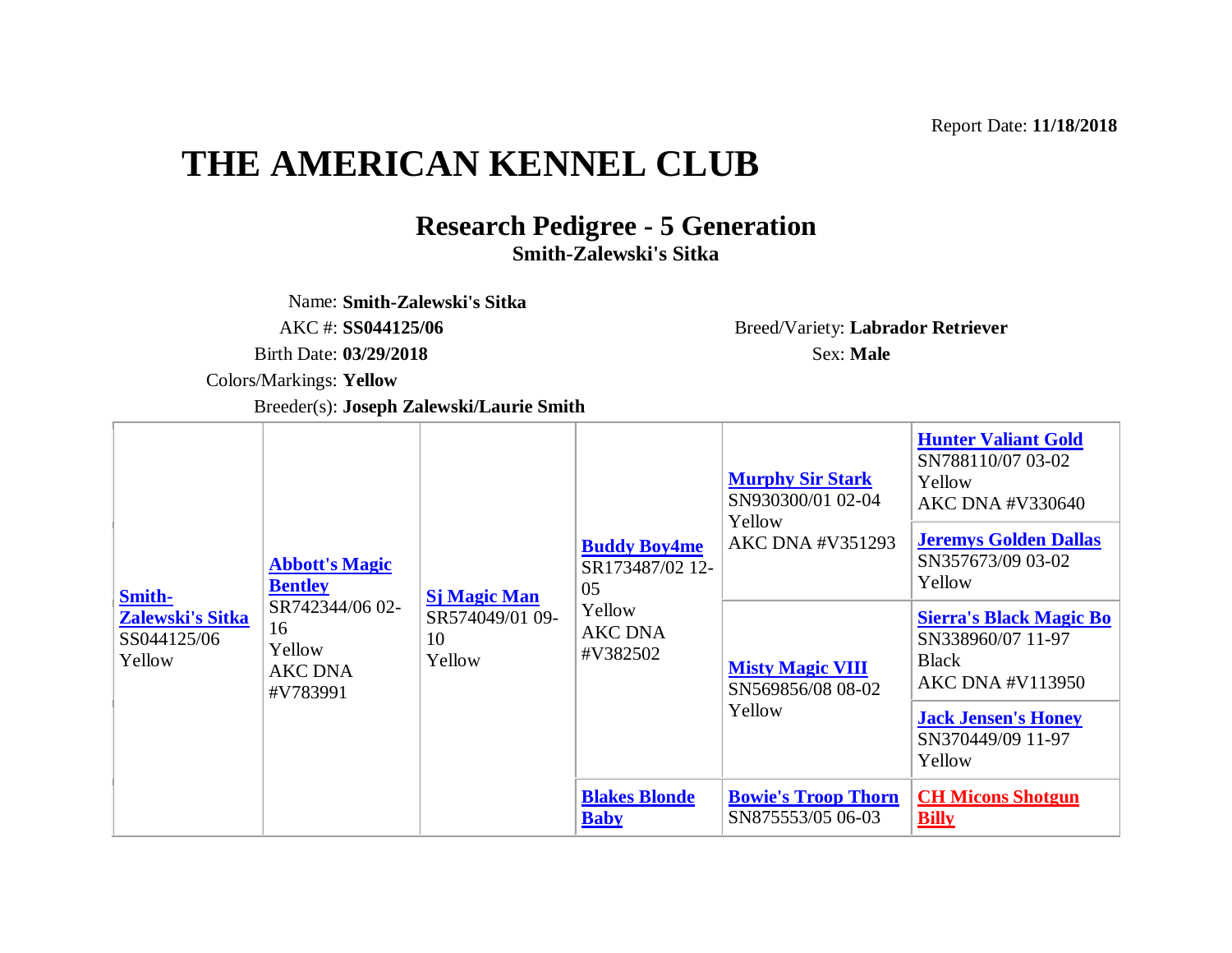|  |                                                               | SR122629/03 05-<br>05<br>Yellow                                              | Yellow<br><b>AKC DNA #V297066</b>                                                                  | SN462498/07 03-99<br>Yellow<br>OFA24G OFEL24 AKC<br>DNA #V96143<br><b>Supreme Aires Golden</b><br><b>Sudds</b><br>SN124736/06 12-96<br>Yellow             |
|--|---------------------------------------------------------------|------------------------------------------------------------------------------|----------------------------------------------------------------------------------------------------|-----------------------------------------------------------------------------------------------------------------------------------------------------------|
|  |                                                               |                                                                              | <b>Roughrider's Golden</b><br><b>Mist</b><br>SN501223/05 04-02<br>Yellow                           | <b>FC AFC Riparian</b><br><b>Roughrider</b><br>SF510065 07-92<br>Yellow<br>OFA25E<br><b>Sandcrest Misty Gold</b><br>SM977315/07 12-94<br>Yellow<br>OFA29G |
|  | <b>Sj Black Bear</b><br>SR547519/02 03-<br>10<br><b>Black</b> | <b>Bear Brown C</b><br>SN866953/02<br>$01-03$<br>Chocolate<br><b>AKC DNA</b> | <b>Chester Bruster</b><br><b>Brown</b><br>SN520355/02 04-99<br>Chocolate<br><b>AKC DNA #V95979</b> | <b>Merced Falls Maxim</b><br><b>Choclador</b><br>SN274969/08 03-97<br>Chocolate<br><b>Mollys Lady Moka</b><br>SN274042/03 03-97<br>Chocolate              |
|  |                                                               | #V212731                                                                     | <b>Pascoe's Unsinkable</b><br><b>Molly Brown</b>                                                   | <b>Coladlr</b><br>SN363145/10 04-99<br>Chocolate                                                                                                          |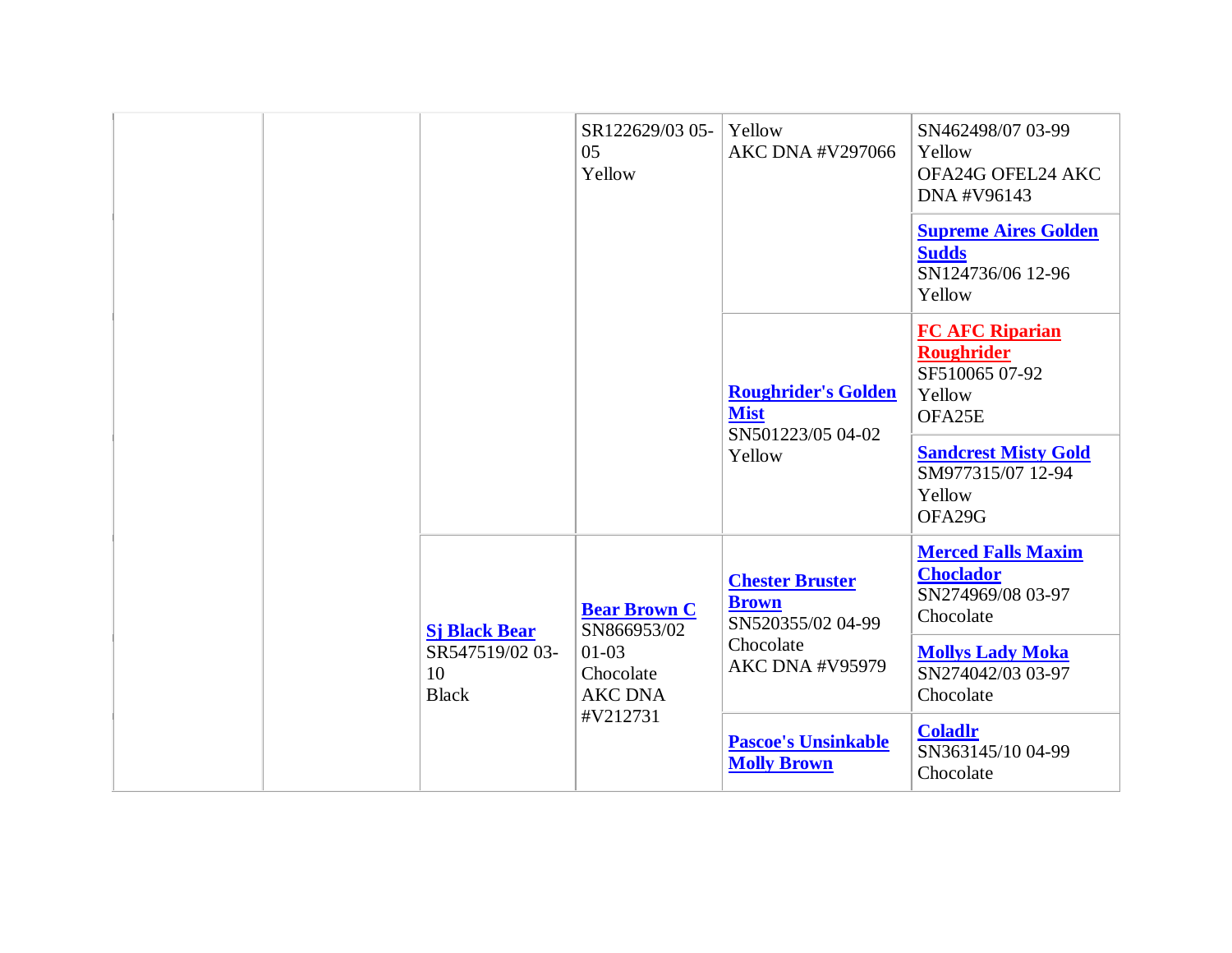|                                                                                            |                                                                                              |                                                                                      | SN609673/01 04-00<br>Chocolate                                                                           | <b>Mochalmr</b><br>SN514075/09 04-99<br>Chocolate                                                                                            |
|--------------------------------------------------------------------------------------------|----------------------------------------------------------------------------------------------|--------------------------------------------------------------------------------------|----------------------------------------------------------------------------------------------------------|----------------------------------------------------------------------------------------------------------------------------------------------|
|                                                                                            |                                                                                              |                                                                                      | <b>Sierra's Black Magic</b><br><b>Bo</b><br>SN338960/07 11-97<br><b>Black</b><br><b>AKC DNA #V113950</b> | <b>Sir Turbo Springs Duke</b><br><b>Of Dale</b><br>SM778881/02 01-93<br>Chocolate                                                            |
|                                                                                            |                                                                                              | <b>Misty Magic</b><br><b>VIII</b><br>SN569856/08                                     |                                                                                                          | <b>Jeanna's Golden</b><br><b>Duchess</b><br>SM930132/01 01-93<br>Yellow                                                                      |
|                                                                                            | 08-02<br>Yellow                                                                              | <b>Jack Jensen's Honey</b><br>SN370449/09 11-97                                      | <b>Jacob's Fidus Achates</b><br>SN003462/04 04-94<br>Yellow<br><b>AKC DNA #V137790</b>                   |                                                                                                                                              |
|                                                                                            |                                                                                              |                                                                                      | Yellow                                                                                                   | <b>Abbotts Mattie</b><br>SN187121/12 10-96<br>Yellow                                                                                         |
| <b>Bailey Smith</b><br><b>Zalewski</b><br>SR814326/02 07-<br>18<br>Yellow<br>OFA41G OFEL41 | <b>Abbott's Big Bad</b><br><b>Bubba</b><br>SR548794/02 09-<br>10<br>Yellow<br><b>AKC DNA</b> | <b>Buddy Boy4me</b><br>SR173487/02 12-<br>05<br>Yellow<br><b>AKC DNA</b><br>#V382502 | <b>Murphy Sir Stark</b><br>SN930300/01 02-04<br>Yellow<br><b>AKC DNA #V351293</b>                        | <b>Hunter Valiant Gold</b><br>SN788110/07 03-02<br>Yellow<br>AKC DNA #V330640<br><b>Jeremys Golden Dallas</b><br>SN357673/09 03-02<br>Yellow |
| EYE42                                                                                      | #V634865                                                                                     |                                                                                      |                                                                                                          | <b>Sierra's Black Magic Bo</b><br>SN338960/07 11-97                                                                                          |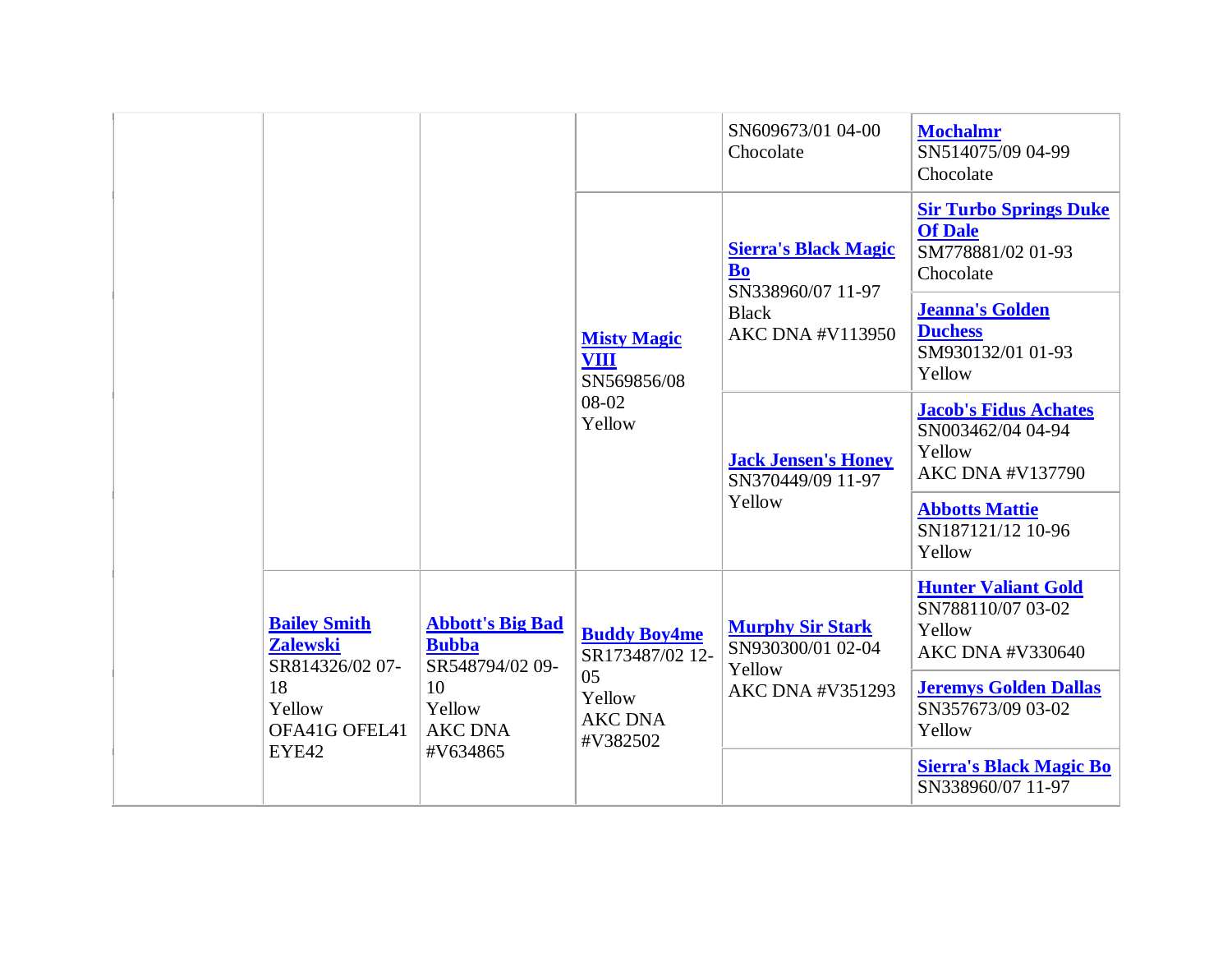|  |                                                           |                                                                           |                                                                                                                                                                                            | <b>Misty Magic VIII</b><br>SN569856/08 08-02<br>Yellow                    | <b>Black</b><br><b>AKC DNA #V113950</b><br><b>Jack Jensen's Honey</b><br>SN370449/09 11-97<br>Yellow |
|--|-----------------------------------------------------------|---------------------------------------------------------------------------|--------------------------------------------------------------------------------------------------------------------------------------------------------------------------------------------|---------------------------------------------------------------------------|------------------------------------------------------------------------------------------------------|
|  |                                                           |                                                                           | <b>Buddy Boy4me</b><br>SR173487/02 12-05<br>Yellow<br>AKC DNA #V382502<br><b>Sj Blondie</b><br>SR464891/05 06-<br>09<br>Yellow<br><b>Blakes Blonde Baby</b><br>SR122629/03 05-05<br>Yellow |                                                                           | <b>Murphy Sir Stark</b><br>SN930300/01 02-04<br>Yellow<br><b>AKC DNA #V351293</b>                    |
|  |                                                           |                                                                           |                                                                                                                                                                                            |                                                                           | <b>Misty Magic VIII</b><br>SN569856/08 08-02<br>Yellow                                               |
|  |                                                           |                                                                           |                                                                                                                                                                                            |                                                                           | <b>Bowie's Troop Thorn</b><br>SN875553/05 06-03<br>Yellow<br><b>AKC DNA #V297066</b>                 |
|  |                                                           |                                                                           |                                                                                                                                                                                            | <b>Roughrider's Golden</b><br><b>Mist</b><br>SN501223/05 04-02<br>Yellow  |                                                                                                      |
|  | <b>Kimberly's</b><br><b>Madison II</b><br>SR566352/04 03- | <b>Miller's Golden</b><br><b>Chief</b><br>SR184165/09 09-<br>09<br>Yellow | <b>Jacob's Fidus</b><br><b>Achates</b><br>SN003462/04 04-94<br>Yellow<br><b>AKC DNA #V137790</b>                                                                                           | <b>Gunner's High Point</b><br>$\mathbf{A}$ ce<br>SD621868 07-88<br>Yellow |                                                                                                      |
|  | 11<br>Yellow                                              |                                                                           |                                                                                                                                                                                            | <b>Bills Lady In Waiting</b><br>SE861025 07-88<br>Yellow                  |                                                                                                      |